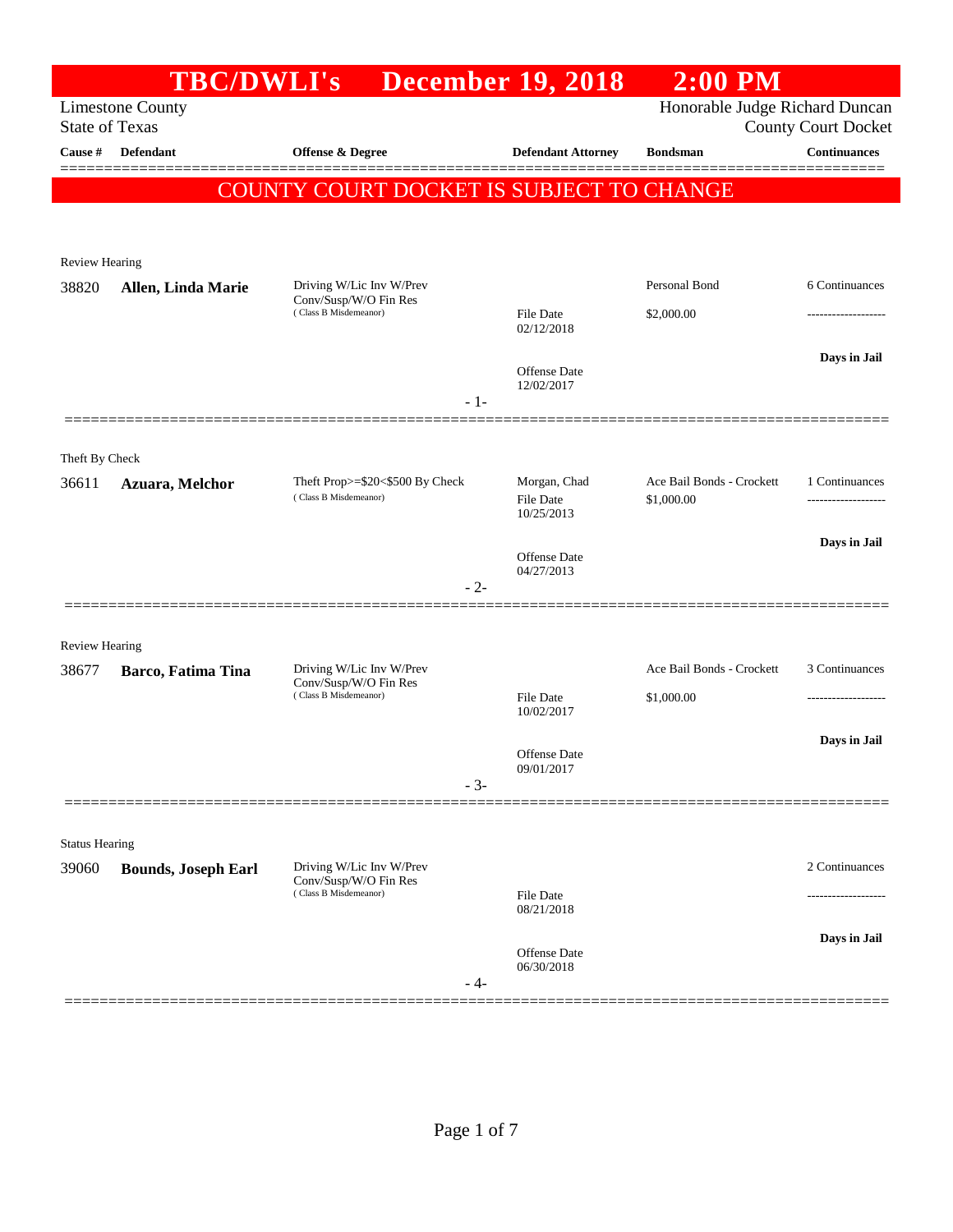|                       | <b>TBC/DWLI's</b>                |                                                                  | <b>December 19, 2018</b>          | $2:00$ PM                       |                            |
|-----------------------|----------------------------------|------------------------------------------------------------------|-----------------------------------|---------------------------------|----------------------------|
| <b>State of Texas</b> | <b>Limestone County</b>          |                                                                  |                                   | Honorable Judge Richard Duncan  | <b>County Court Docket</b> |
| Cause #               | Defendant                        | Offense & Degree                                                 | <b>Defendant Attorney</b>         | <b>Bondsman</b>                 | <b>Continuances</b>        |
|                       |                                  | COUNTY COURT DOCKET IS SUBJECT TO CHANGE                         |                                   |                                 |                            |
|                       |                                  |                                                                  |                                   |                                 |                            |
| Theft By Check        |                                  |                                                                  |                                   |                                 |                            |
| 34522                 | Castano, Veronica                | Theft Prop $>=$ \$20 $<$ \$500 By Check<br>(Class B Misdemeanor) | Reed, Justin<br>File Date         | Reed, Justin<br>\$2,000.00      | 20 Continuances            |
|                       |                                  |                                                                  | 08/09/2010                        |                                 | Days in Jail               |
|                       |                                  | $-5-$                                                            | <b>Offense</b> Date<br>07/15/2008 |                                 |                            |
|                       |                                  |                                                                  |                                   |                                 |                            |
| Theft By Check        |                                  |                                                                  |                                   |                                 |                            |
| 37930                 | <b>Curlett</b> , Amy             | Theft Prop>=\$20<\$500 By Check<br>(Class B Misdemeanor)         | <b>File Date</b>                  | County Bail Bonds<br>\$1,000.00 | 7 Continuances<br>         |
|                       |                                  |                                                                  | 05/02/2016                        |                                 | Days in Jail               |
|                       |                                  |                                                                  | <b>Offense</b> Date<br>04/07/2015 |                                 |                            |
|                       |                                  | - 6-                                                             |                                   |                                 |                            |
| <b>Status Hearing</b> |                                  |                                                                  |                                   |                                 |                            |
| 39082                 | <b>Dingler, James Roland</b>     | Driving W/Lic Inv W/Prev<br>Conv/Susp/W/O Fin Res                | Latray, Michelle J.               | County Bail Bonds               | 2 Continuances             |
|                       |                                  | (Class B Misdemeanor)                                            | File Date<br>08/29/2018           | \$2,000.00                      |                            |
|                       |                                  |                                                                  | <b>Offense</b> Date               |                                 | Days in Jail               |
|                       |                                  | - 7-                                                             | 07/01/2018                        |                                 |                            |
|                       |                                  |                                                                  |                                   |                                 |                            |
| <b>Review Hearing</b> |                                  |                                                                  |                                   |                                 |                            |
| 38445                 | Douglas, Vidal<br><b>Bernard</b> | Driving W/Lic Inv W/Prev<br>Conv/Susp/W/O Fin Res                |                                   | Personal Bond                   | 7 Continuances             |
|                       |                                  | (Class B Misdemeanor)                                            | File Date<br>04/24/2017           | \$1,000.00                      | ---------------            |
|                       |                                  |                                                                  | <b>Offense</b> Date               |                                 | Days in Jail               |
|                       |                                  | $-8-$                                                            | 02/26/2017                        |                                 |                            |
|                       |                                  |                                                                  |                                   |                                 |                            |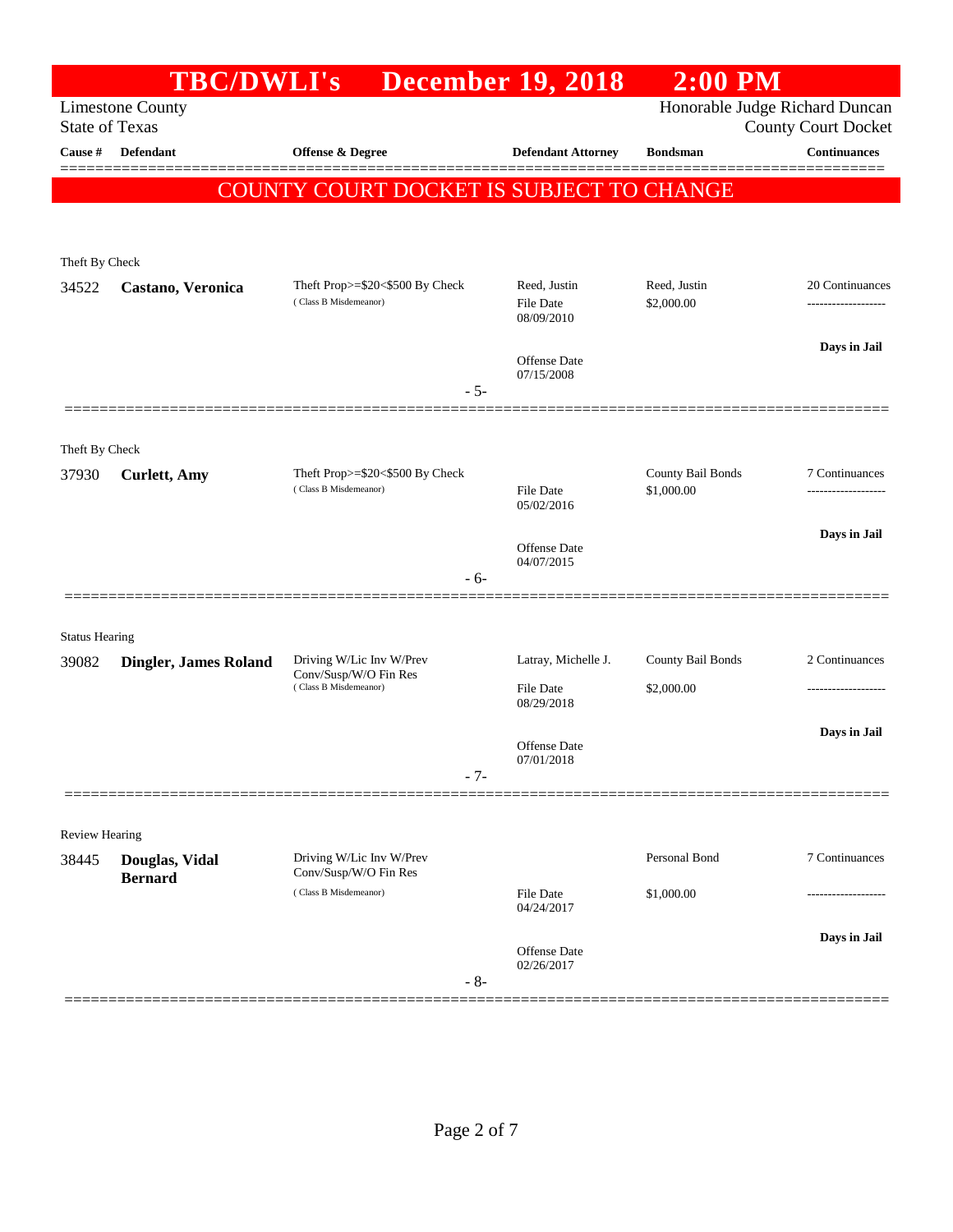|                       | <b>TBC/DWLI's</b>                |                                                                            |        | <b>December 19, 2018</b>                        | $2:00$ PM                       |                            |
|-----------------------|----------------------------------|----------------------------------------------------------------------------|--------|-------------------------------------------------|---------------------------------|----------------------------|
| <b>State of Texas</b> | <b>Limestone County</b>          |                                                                            |        |                                                 | Honorable Judge Richard Duncan  | <b>County Court Docket</b> |
| Cause #               | <b>Defendant</b>                 | <b>Offense &amp; Degree</b>                                                |        | <b>Defendant Attorney</b>                       | <b>Bondsman</b>                 | <b>Continuances</b>        |
|                       |                                  | COUNTY COURT DOCKET IS SUBJECT TO CHANGE                                   |        |                                                 |                                 |                            |
| <b>Review Hearing</b> |                                  |                                                                            |        |                                                 |                                 |                            |
| 38594                 | Douglas, Vidal<br><b>Bernard</b> | Bail Jumping And Fail To Appear                                            |        |                                                 | <b>EZ Out Bail Bonds</b>        | 7 Continuances             |
|                       |                                  | (Class A Misdemeanor)                                                      |        | <b>File Date</b><br>08/10/2017                  | \$2,000.00                      |                            |
|                       |                                  |                                                                            | $-9-$  | <b>Offense</b> Date<br>08/03/2017               |                                 | Days in Jail               |
| Theft By Check        |                                  |                                                                            |        |                                                 |                                 |                            |
| 37956                 | Ferrill, Linda                   | Theft Prop>=\$20<\$500 By Check<br>(Class B Misdemeanor)                   |        | <b>File Date</b>                                | County Bail Bonds<br>\$1,000.00 | 8 Continuances             |
|                       |                                  |                                                                            | $-10-$ | 05/04/2016<br><b>Offense</b> Date<br>11/10/2014 |                                 | Days in Jail               |
| Arraignment           |                                  |                                                                            |        |                                                 |                                 |                            |
| 39029                 | Garcia, Juan Santos              | Driving W/Lic Inv W/Prev<br>Conv/Susp/W/O Fin Res                          |        | Reed, Justin                                    | Personal Bond                   | 4 Continuances             |
|                       |                                  | (Class B Misdemeanor)                                                      |        | File Date<br>07/19/2018                         | \$2,000.00                      |                            |
|                       |                                  |                                                                            | $-11-$ | Offense Date<br>06/14/2018                      |                                 | Days in Jail               |
| <b>Status Hearing</b> |                                  |                                                                            |        |                                                 |                                 |                            |
| 39091                 | <b>Grigg, Patrick Lee</b>        | Driving W/Lic Inv W/Prev<br>Conv/Susp/W/O Fin Res<br>(Class B Misdemeanor) |        |                                                 | Personal Bond                   | 2 Continuances             |
|                       |                                  |                                                                            |        | File Date<br>09/17/2018                         | \$2,000.00                      |                            |
|                       |                                  |                                                                            | $-12-$ | Offense Date<br>06/15/2018                      |                                 | Days in Jail               |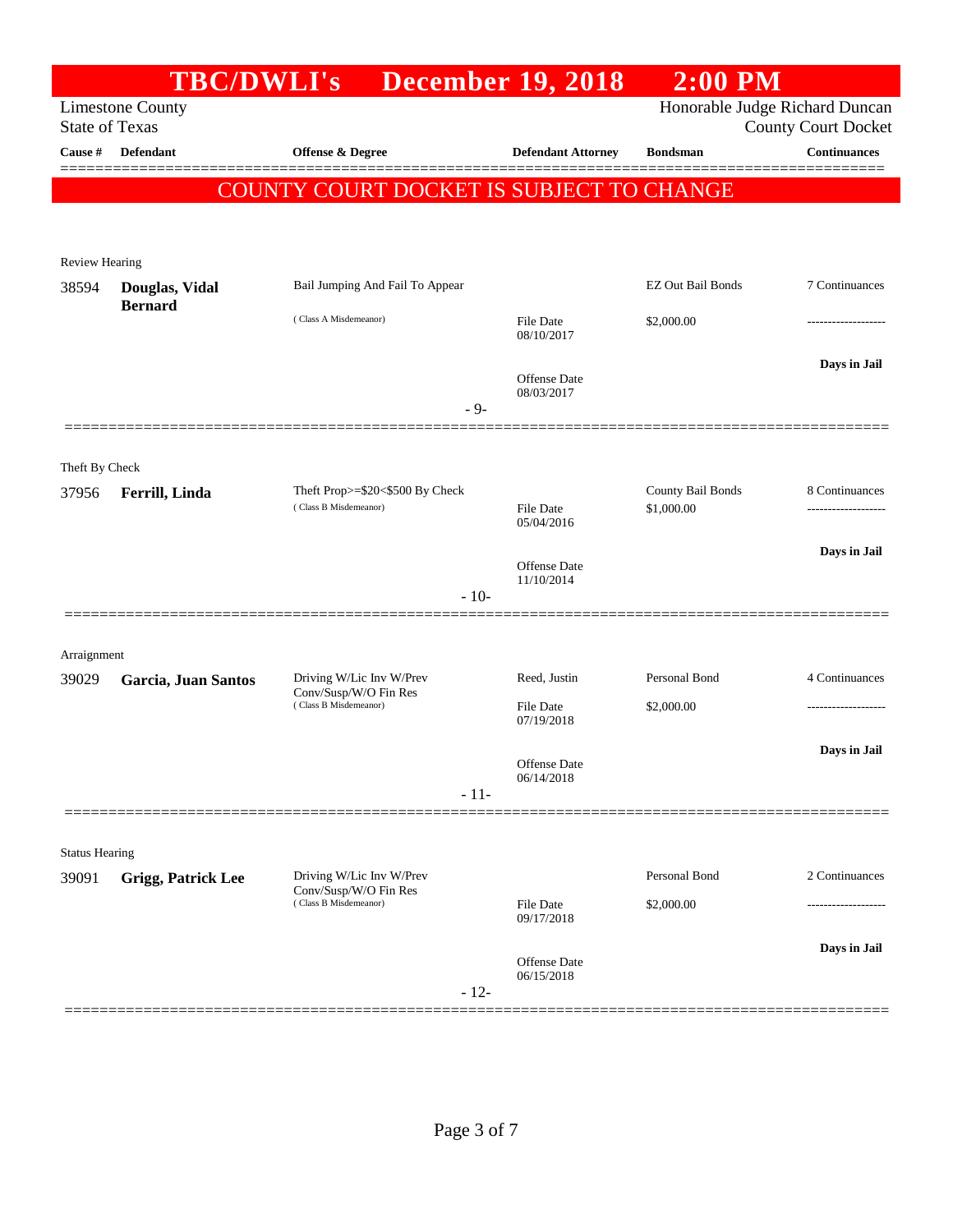|                                | <b>TBC/DWLI's</b>                   |                                                    |        | <b>December 19, 2018</b>              | $2:00$ PM                       |                                |
|--------------------------------|-------------------------------------|----------------------------------------------------|--------|---------------------------------------|---------------------------------|--------------------------------|
|                                | <b>Limestone County</b>             |                                                    |        |                                       |                                 | Honorable Judge Richard Duncan |
| <b>State of Texas</b>          |                                     |                                                    |        |                                       |                                 | <b>County Court Docket</b>     |
| Cause #                        | <b>Defendant</b>                    | <b>Offense &amp; Degree</b>                        |        | <b>Defendant Attorney</b>             | <b>Bondsman</b>                 | <b>Continuances</b>            |
|                                |                                     | COUNTY COURT DOCKET IS SUBJECT TO CHANGE           |        |                                       |                                 |                                |
|                                |                                     |                                                    |        |                                       |                                 |                                |
|                                |                                     |                                                    |        |                                       |                                 |                                |
| <b>Review Hearing</b><br>37736 |                                     | Driving W/Lic Inv W/Prev                           |        |                                       | Freebird Bail Bonds             | 3 Continuances                 |
|                                | Hitchcock, Maryann<br><b>Lilley</b> | Conv/Susp/W/O Fin Res                              |        |                                       |                                 |                                |
|                                |                                     | (Class B Misdemeanor)                              |        | File Date<br>12/10/2015               | \$2,000.00                      |                                |
|                                |                                     |                                                    |        |                                       |                                 | Days in Jail                   |
|                                |                                     |                                                    |        | Offense Date<br>10/21/2015            |                                 |                                |
|                                |                                     |                                                    | $-13-$ |                                       |                                 |                                |
|                                |                                     |                                                    |        |                                       |                                 |                                |
| Theft By Check                 |                                     |                                                    |        |                                       |                                 |                                |
| 37680                          | Lynch, Clayton                      | Theft Prop>=\$500<\$1,500<br>(Class A Misdemeanor) |        | File Date                             | County Bail Bonds<br>\$1,000.00 | 6 Continuances                 |
|                                |                                     |                                                    |        | 10/16/2015                            |                                 |                                |
|                                |                                     |                                                    |        |                                       |                                 | Days in Jail                   |
|                                |                                     |                                                    |        | Offense Date<br>01/22/2015            |                                 |                                |
|                                |                                     |                                                    | $-14-$ |                                       |                                 |                                |
|                                |                                     |                                                    |        |                                       |                                 |                                |
| <b>Review Hearing</b>          |                                     | Driving W/Lic Inv W/Prev                           |        |                                       | Personal Bond                   | 14 Continuances                |
| 38359                          | <b>McMahon</b> , Stanley<br>Ray     | Conv/Susp/W/O Fin Res                              |        |                                       |                                 |                                |
|                                |                                     | (Class B Misdemeanor)                              |        | File Date<br>\$1,000.00<br>01/26/2017 |                                 |                                |
|                                |                                     |                                                    |        |                                       |                                 | Days in Jail                   |
|                                |                                     |                                                    |        | Offense Date<br>11/18/2016            |                                 |                                |
|                                |                                     |                                                    | $-15-$ |                                       |                                 |                                |
|                                |                                     |                                                    |        |                                       |                                 |                                |
| <b>Status Hearing</b>          |                                     |                                                    |        |                                       |                                 |                                |
| 39064                          | Norman, Christopher                 | Driving W/Lic Inv W/Prev<br>Conv/Susp/W/O Fin Res  |        |                                       | County Bail Bonds               | 3 Continuances                 |
|                                | <b>Tobias</b>                       | (Class B Misdemeanor)                              |        | File Date                             | \$1,000.00                      |                                |
|                                |                                     |                                                    |        | 08/22/2018                            |                                 |                                |
|                                |                                     |                                                    |        | Offense Date                          |                                 | Days in Jail                   |
|                                |                                     |                                                    | $-16-$ | 07/18/2018                            |                                 |                                |
|                                |                                     |                                                    |        |                                       |                                 |                                |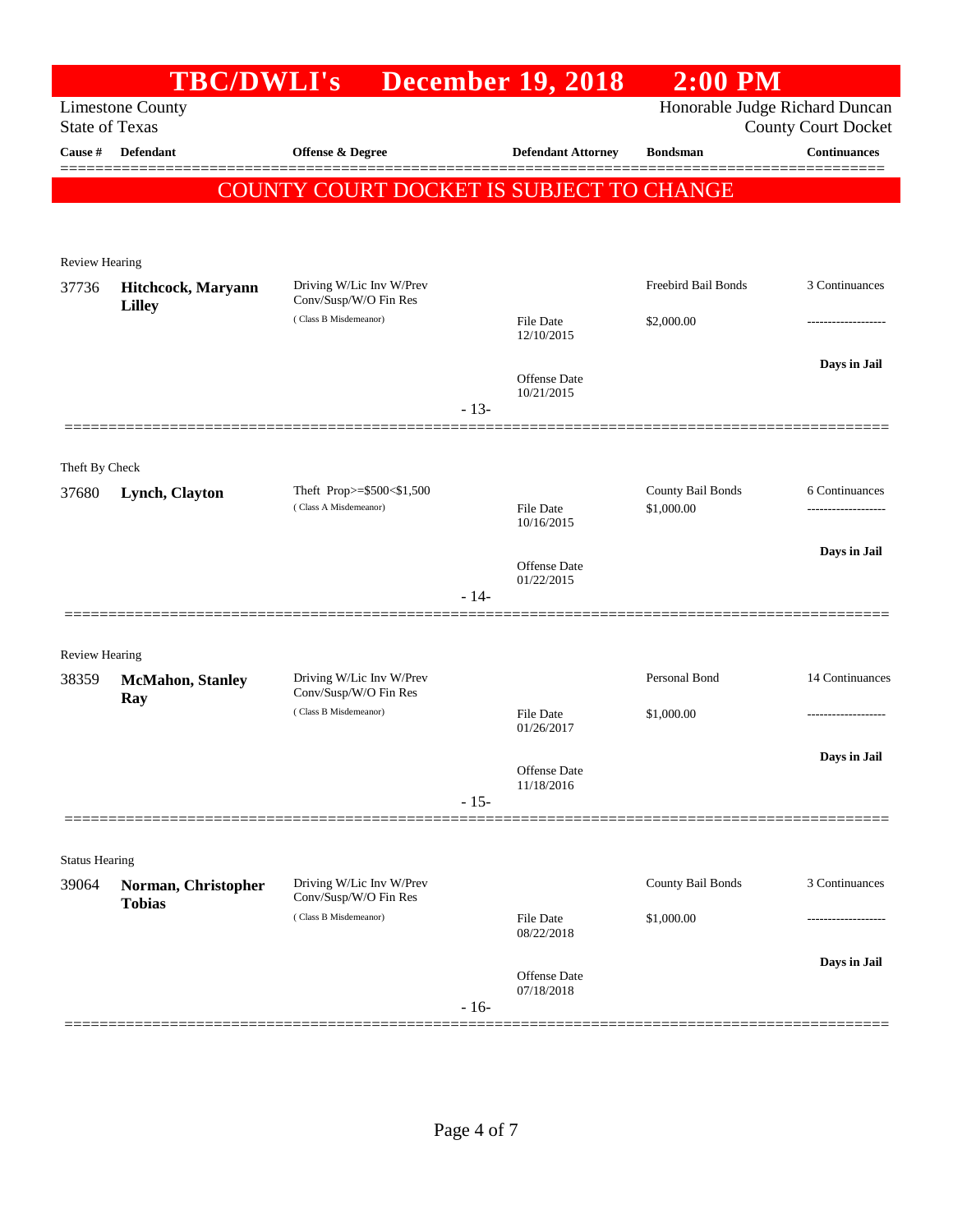|                                | <b>TBC/DWLI's</b>       |                                                                            | <b>December 19, 2018</b>          | $2:00$ PM                   |                                                              |
|--------------------------------|-------------------------|----------------------------------------------------------------------------|-----------------------------------|-----------------------------|--------------------------------------------------------------|
| <b>State of Texas</b>          | <b>Limestone County</b> |                                                                            |                                   |                             | Honorable Judge Richard Duncan<br><b>County Court Docket</b> |
| Cause #                        | Defendant               | Offense & Degree                                                           | <b>Defendant Attorney</b>         | <b>Bondsman</b>             | <b>Continuances</b>                                          |
|                                |                         | <b>COUNTY COURT DOCKET IS SUBJECT TO CHANGE</b>                            |                                   |                             |                                                              |
|                                |                         |                                                                            |                                   |                             |                                                              |
| <b>Review Hearing</b>          |                         |                                                                            |                                   |                             |                                                              |
| 38171                          | Price, Crystal Javon    | Driving W/Lic Inv W/Prev<br>Conv/Susp/W/O Fin Res<br>(Class B Misdemeanor) | <b>File Date</b><br>09/15/2016    | Personal Bond<br>\$2,000.00 | 18 Continuances                                              |
|                                |                         | $-17-$                                                                     | <b>Offense</b> Date<br>01/14/2016 |                             | Days in Jail                                                 |
|                                |                         |                                                                            |                                   |                             |                                                              |
| <b>Review Hearing</b><br>38539 | Price, Crystal Javon    | Driving W/Lic Inv W/Prev                                                   |                                   | County Bail Bonds           | 13 Continuances                                              |
|                                |                         | Conv/Susp/W/O Fin Res<br>(Class B Misdemeanor)                             | <b>File Date</b><br>06/20/2017    | \$2,000.00                  |                                                              |
|                                |                         |                                                                            | Offense Date                      |                             | Days in Jail                                                 |
|                                |                         | $-18-$                                                                     | 05/12/2017                        |                             |                                                              |
| Theft By Check                 |                         |                                                                            |                                   |                             |                                                              |
| 37978                          | Price, Twamocka         | Theft Prop>=\$20<\$500 By Check<br>(Class B Misdemeanor)                   | <b>File Date</b><br>05/23/2016    | Personal Bond<br>\$1,000.00 | 28 Continuances<br>----------------                          |
|                                |                         |                                                                            |                                   |                             | Days in Jail                                                 |
|                                |                         | $-19-$                                                                     | Offense Date<br>09/15/2014        |                             |                                                              |
|                                |                         |                                                                            |                                   |                             |                                                              |
| Theft By Check                 |                         |                                                                            |                                   |                             |                                                              |
| 37979                          | Price, Twamocka         | Theft Prop>=\$20<\$500 By Check<br>(Class B Misdemeanor)                   | <b>File Date</b><br>05/23/2016    | Personal Bond<br>\$1,000.00 | 28 Continuances                                              |
|                                |                         |                                                                            | Offense Date                      |                             | Days in Jail                                                 |
|                                |                         | $-20-$                                                                     | 09/11/2014                        |                             |                                                              |
|                                |                         |                                                                            |                                   |                             |                                                              |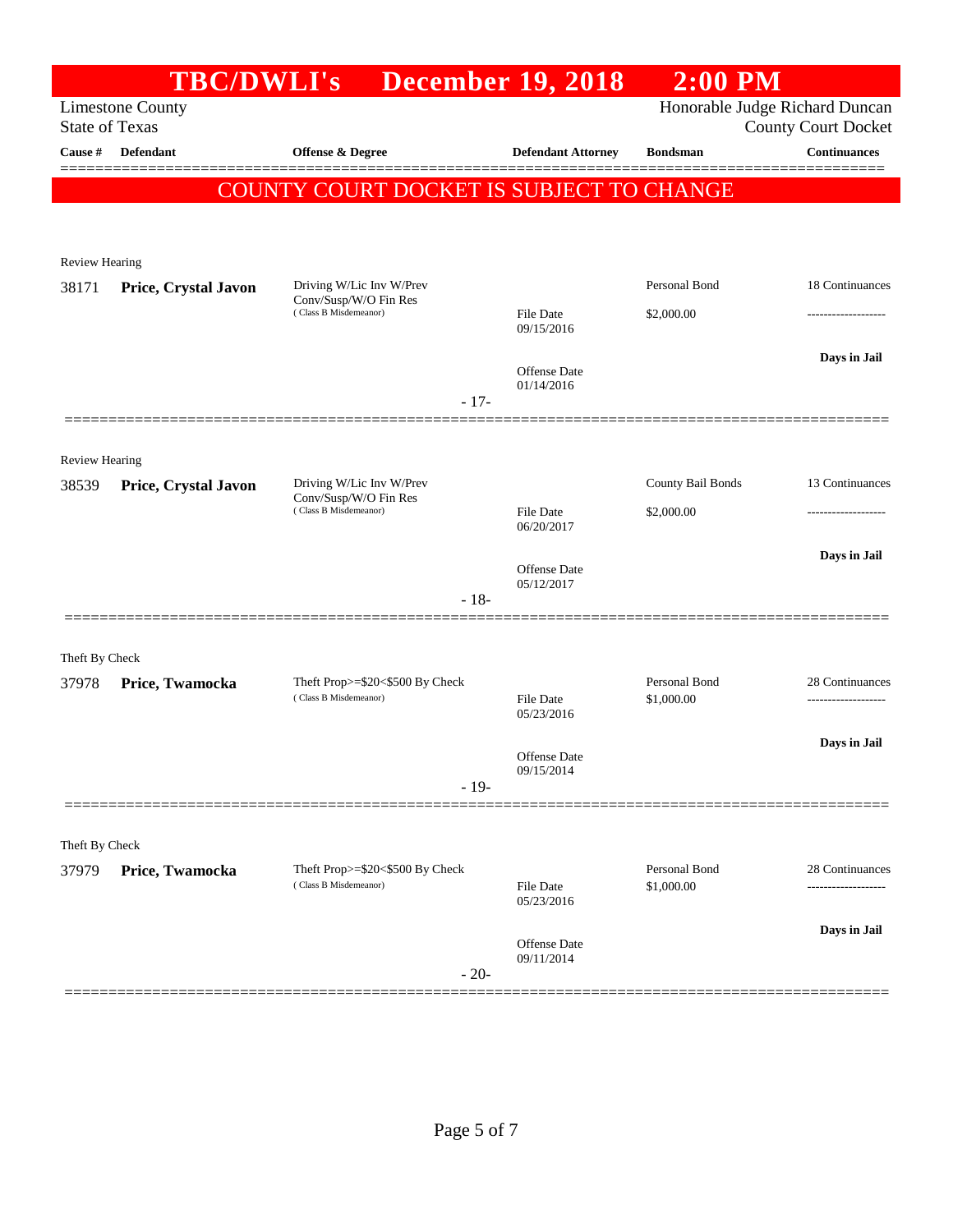| <b>State of Texas</b>   | <b>TBC/DWLI's</b><br><b>Limestone County</b> |                                                   | <b>December 19, 2018</b>          | Honorable Judge Richard Duncan |                            |
|-------------------------|----------------------------------------------|---------------------------------------------------|-----------------------------------|--------------------------------|----------------------------|
|                         |                                              |                                                   |                                   |                                | <b>County Court Docket</b> |
| Cause #                 | Defendant                                    | Offense & Degree                                  | <b>Defendant Attorney</b>         | <b>Bondsman</b>                | <b>Continuances</b>        |
|                         |                                              | <b>COUNTY COURT DOCKET IS SUBJECT TO CHANGE</b>   |                                   |                                |                            |
|                         |                                              |                                                   |                                   |                                |                            |
| <b>Status Hearing</b>   |                                              |                                                   |                                   |                                |                            |
| 39092                   | Ross, Danita Ann                             | Driving W/Lic Inv W/Prev                          |                                   | Personal Bond                  | 2 Continuances             |
|                         |                                              | Conv/Susp/W/O Fin Res<br>(Class B Misdemeanor)    | <b>File Date</b><br>09/17/2018    | \$2,000.00                     |                            |
|                         |                                              |                                                   |                                   |                                | Days in Jail               |
|                         |                                              |                                                   | <b>Offense Date</b><br>06/20/2018 |                                |                            |
|                         |                                              | $-21-$                                            |                                   |                                |                            |
|                         |                                              |                                                   |                                   |                                |                            |
| Theft By Check<br>36785 | <b>Shaeffer, Melody</b>                      | Theft Prop>=\$20<\$500 By Check                   |                                   | T Chapman Bail Bonds           | 1 Continuances             |
|                         |                                              | (Class B Misdemeanor)                             | <b>File Date</b><br>01/08/2014    | \$1,000.00                     |                            |
|                         |                                              |                                                   |                                   |                                | Days in Jail               |
|                         |                                              |                                                   | <b>Offense Date</b><br>06/16/2012 |                                |                            |
|                         |                                              | $-22-$                                            |                                   |                                |                            |
| Theft By Check          |                                              |                                                   |                                   |                                |                            |
| 36736                   | <b>Shed, Robert</b>                          | Theft Prop>=\$20<\$500 By Check                   |                                   | A-1 Bail Bonds                 | 3 Continuances             |
|                         |                                              | (Class B Misdemeanor)                             | <b>File Date</b><br>12/12/2013    | \$1,000.00                     | ------------------         |
|                         |                                              |                                                   | <b>Offense Date</b>               |                                | Days in Jail               |
|                         |                                              | $-23-$                                            | 02/17/2012                        |                                |                            |
|                         |                                              |                                                   |                                   |                                |                            |
| Review Hearing          |                                              |                                                   |                                   |                                |                            |
| 38881                   | <b>Thompkin, Charles</b>                     | Driving W/Lic Inv W/Prev<br>Conv/Susp/W/O Fin Res |                                   | County Bail Bonds              | 5 Continuances             |
|                         | Edward                                       | (Class B Misdemeanor)                             | <b>File Date</b><br>04/10/2018    | \$1,000.00                     | ----------------           |
|                         |                                              |                                                   |                                   |                                | Days in Jail               |
|                         |                                              |                                                   | Offense Date<br>01/31/2018        |                                |                            |
|                         |                                              | $-24-$                                            |                                   |                                |                            |